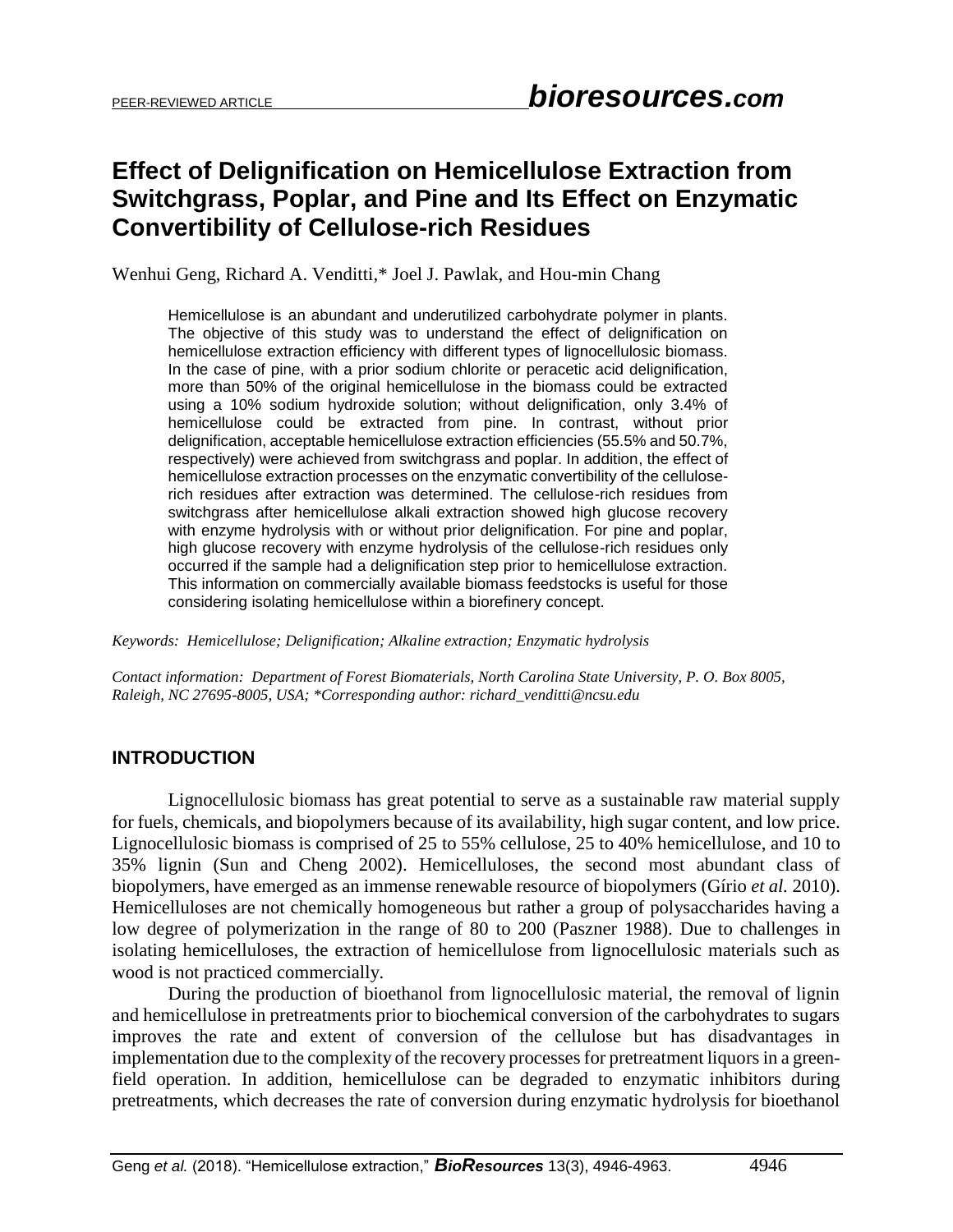conversion process. For example, dilute acid pretreatment has been found to generate a significant amount of enzymatic inhibitors, such as furfural, acetic acid, and phenolic compounds (Rajan and Carrier 2014).

Xylose present in fermentation solutions can also cause problems for fermentation technology. Most of the common fermentation microorganisms are unable to convert both the hexose and the pentose contents of biomass to ethanol. For instance, *Saccharomyces cerevisiae*, which can utilize glucose efficiently, is tolerant of higher ethanol concentrations as well as inhibitors, but it has a low efficiency in the conversion of xylose (Huang *et al.* 2017). Therefore, for all the reasons above, it is beneficial to extract hemicellulose before converting cellulose to sugars for fermentation to ethanol. In addition, if a commercially viable application for hemicellulose is developed, then the overall economics of a lignocellulosic bioethanol process would be greatly improved.

Hemicellulose-based polymers can be applied as wet end additives in papermaking, substituting for starch. Hardwood xylan obtained by alkaline extraction, for instance, has been shown to be effective in improving the fiber bonding and surface sizing in papermaking (Fuhrmann and Krogerus 2009). High molar mass hemicellulose may be used in novel industrial applications such as biodegradable biopolymers and barrier films. Ongoing research in the authors' laboratory is being done to utilize hemicelluloses in absorbent and superabsorbent applications.

Alkaline treatment can be an effective process to remove hemicellulose, and it has been used in many studies for the extraction of hemicellulose from different types of biomass (Lawther *et al.* 1996; Vena *et al.* 2013) or used as a pretreatment method to increase the enzymatic convertibility of cellulose substrate (Zhao *et al.* 2008b; Meng *et al.* 2014). Alkali treatment can disrupt the cell wall of biomass efficiently through hydrolyzing uronic and acetic esters; it also can cleave the α-ether linkages between lignin and hemicellulose and the ester bonds between lignin and/or hemicellulose and hydroxycinnamic acids (Jackson 1977). Sodium hydroxide, specifically, has been shown to be very effective for the removal of hemicellulose, as well as lignin (Sun *et al.* 1995; Wen *et al.* 2011). Xiao *et al.* (2001) evaluated the delignification and hemicellulose extraction yield of alkaline extraction with 1.0 M NaOH at 30 °C for 18 h on dewaxed maize stems, rye straw, and rice straw. They reported 78.0%, 68.8%, and 82.1% of the original lignin, and 72.1%, 72.6%, and 84.6% of the original hemicellulose dissolved in the solution, respectively. Alkali can promote a swollen state of the biomass and modifications to the crystalline state of the cellulose, increasing the accessibility for enzymes (Hendriks and Zeeman 2009). Higher extraction temperatures can extract higher molecular weight hemicellulose; however, high temperature can also increase the peeling reaction during alkaline extraction process. As reported by Bian *et al.*  $(2012)$ , the highest molecular weight hemicellulose of 93,300 g mol<sup>-1</sup> extracted from sugarcane bagasse was achieved with 10% KOH at 35 °C.

The structures and composition of lignocellulosic biomass vary with species, causing the extractability of hemicellulose and enzymatic hydrolysis of different species to be significantly different. In general, softwood lignocellulose is considered as the most recalcitrant material for hemicellulose extraction (and as well for enzymatic hydrolysis), which is likely due to the highly lignified structure and the nature of the lignin component. The effect of delignification on hemicellulose extraction and enzymatic hydrolysis of different species is expected to be different. It is well known that lignin is one of the major barriers for enzymatic hydrolysis; the removal of lignin usually improves enzymatic hydrolysis (Yu *et al.* 2011). However, little research has been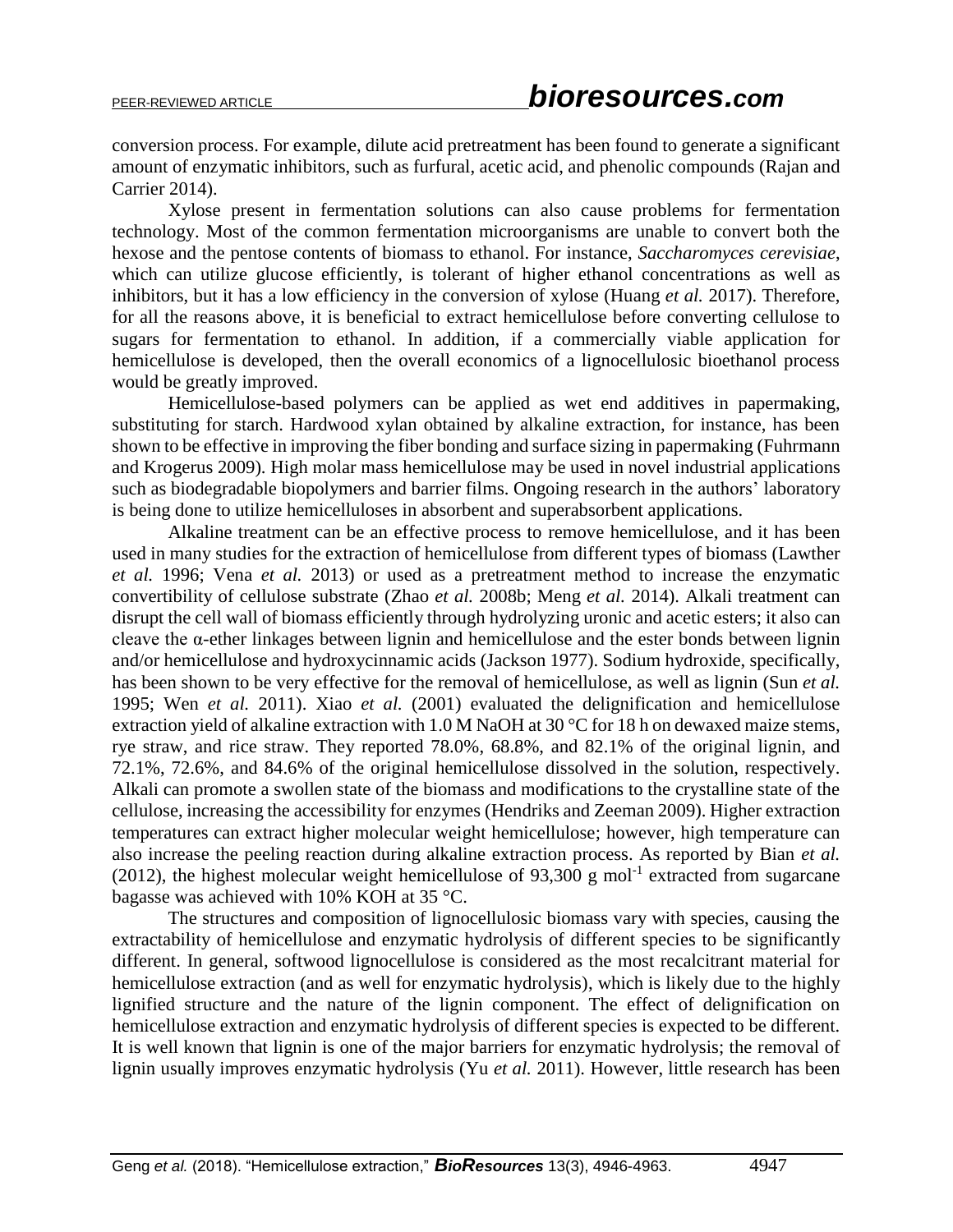reported on the effect of different delignification methods on hemicellulose extraction from different types of lignocellulosic biomass.

Sodium chlorite delignification (NaClO<sub>2</sub>, SC), which is used commonly in research, is effective in the removal of lignin from all types of lignocellulosic biomass; however, a certain limited amount of degradation of hemicellulose may occur during such treatment (Hubbell and Ragauskas 2010). Peracetic acid delignification (PAA) is reported to be a more selective procedure than SC (Kumar *et al.* 2013). In totally chlorine free bleaching (TCF), peracetic acid has been used mainly as a delignifier because of its selectivity (López *et al.* 2002). The selectivity of peracetic acid has been utilized to improve pulp strength by reducing the amount of less-selective bleaching chemicals while achieving the same final pulp brightness level. Also, a procedure using an alkaline aqueous alcohol mixture (Ethanol/NaOH) for delignification (EN) has been evaluated, as a replacement for SC and PAA (Ebringerova and Heinze 2000; Ayoub *et al.* 2013; Jiang *et al.* 2014). Organic solvents may be recovered by distillation and recycled. In addition, in this process the dissolved lignin together with other dissolved components such as extractives can be recovered. However, the hemicellulose product obtained from the relatively milder EN delignification may have a higher content of lignin and degradation products than SC and PAA (Jiang *et al.* 2014).

In the present work, the hemicellulose extractability of three different types of lignocellulosic biomass, switchgrass (SG) poplar and pine, were evaluated, as well as the enzymatic convertibility of the cellulose-rich residues produced after the alkaline extraction. The effect of Ethanol/NaOH delignification, sodium chlorite delignification, and peracetic acid delignification on alkaline hemicellulose extraction from these biomasses and the enzymatic convertibility of cellulose-rich residues were determined. The structures and properties of extracted hemicelluloses were characterized by viscosity molecular weight, FT-IR, and thermogravimetric analyzer (TGA). Interesting differences in the hemicellulose products obtained were determined for different biomass and delignification processes.

# **MATERIAL AND METHODS**

#### **Material**

Three types of biomass, including switchgrass (*Panicum virgatum*, provided by the Center for Renewable Carbon, Knoxville, TN), poplar (two-year-old fast growing poplar, provided by ArborGen Inc., Ridgeville, SC), and pine (*Pinus*, provided by International Paper, Riegelwood, NC) were used in this research. The air dried sample was ground by a Wiley mill, and the particles sieved to obtain a size fraction between a 40 and 80 mesh (0.420 mm and 0.177 mm). The retained fraction was collected in a sealed plastic bag and stored at room temperature for subsequent treatments.

#### **Hemicellulose Extraction**

Hemicellulose was extracted from switchgrass, poplar, and pine with or without prior delignification (Fig. 1). An amount of 5 gram of raw biomass was used as starting material.

#### *Delignification*

Ethanol and Sodium Hydroxide Method (EN): An aqueous alcohol treatment was used to remove lignin under atmospheric pressure. The aqueous alcohol consisted of 70% (v/v) ethanol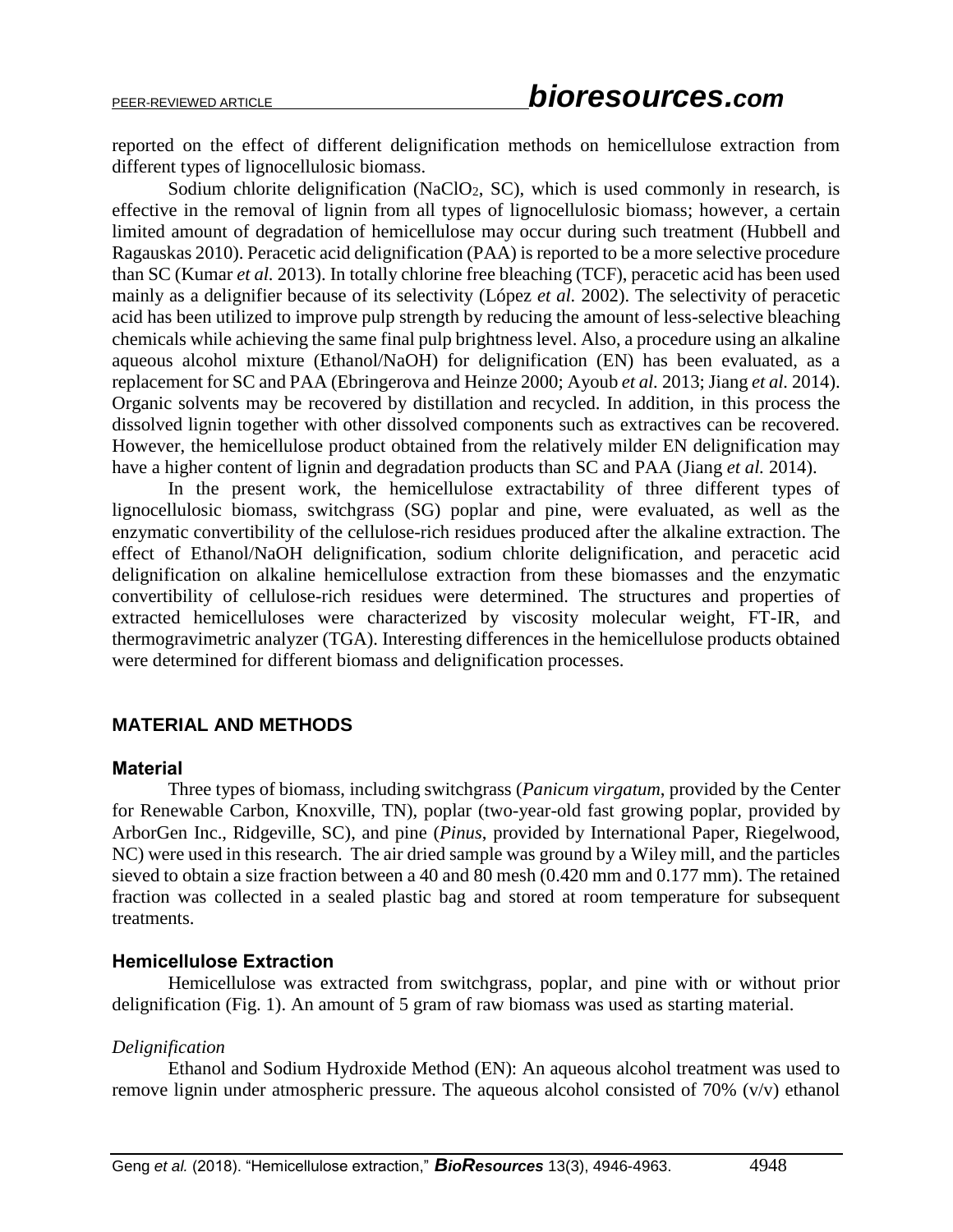and 30% (v/v) NaOH solution (1% (w/w)). The treatment was conducted in a 250 mL boiling flask equipped with condenser at a liquid/solids ratio of 20 with stirring. The temperature was controlled at 75 °C using an oil bath. After 2 h, the suspension was allowed to cool to room temperature and filtered to collect the delignified sample #2. The sample was washed with 70% ethanol to remove the soluble lignin.

Sodium Chlorite Method (SC): The biomass was delignified with sodium chlorite in acidic condition at 75 °C for 4 h. The treatment was conducted in a 500 mL Erlenmeyer flasks in a water bath with an initial liquid to solids ratio of 30. An amount of 0.3 g/g solids of sodium chlorite (NaClO<sub>2</sub>) and 0.25 mL/g solids of acetic acid were added initially. The slurry was thoroughly mixed by shaking the flasks, and then a 50 mL Erlenmeyer flask was inverted in the neck of the reaction flask. The flasks were incubated in a fume hood with intermittent mixing, and fresh charges of sodium chlorite and acetic acid were added to the reaction every 1 h for up to 4 h. After reaction, the slurry was vacuum filtered and washed with DI water until the pH of the filtrate was nearly neutral.

Peracetic Acid Method (PAA): Peracetic acid delignification was performed at 25 °C and 5 % (w/w) solids loadings (Kumar *et al.* 2013). The reaction was conducted in 500 mL Erlenmeyer flasks and heated in a temperature controlled water bath. A peracetic acid loading of 5 g/g dry solids and a reaction time of 48 h were used. After the reaction, the slurry was vacuum filtered, and the solids were washed with room temperature deionized water until the filtrate pH was close to neutral.



**Fig. 1.** Scheme of hemicellulose extraction and enzymatic hydrolysis. Hemicellulose was extracted form untreated samples, Ethanol/NaOH (EN) delignified samples, sodium chlorite (SC) delignified samples and peracetic acid (PAA) delignified samples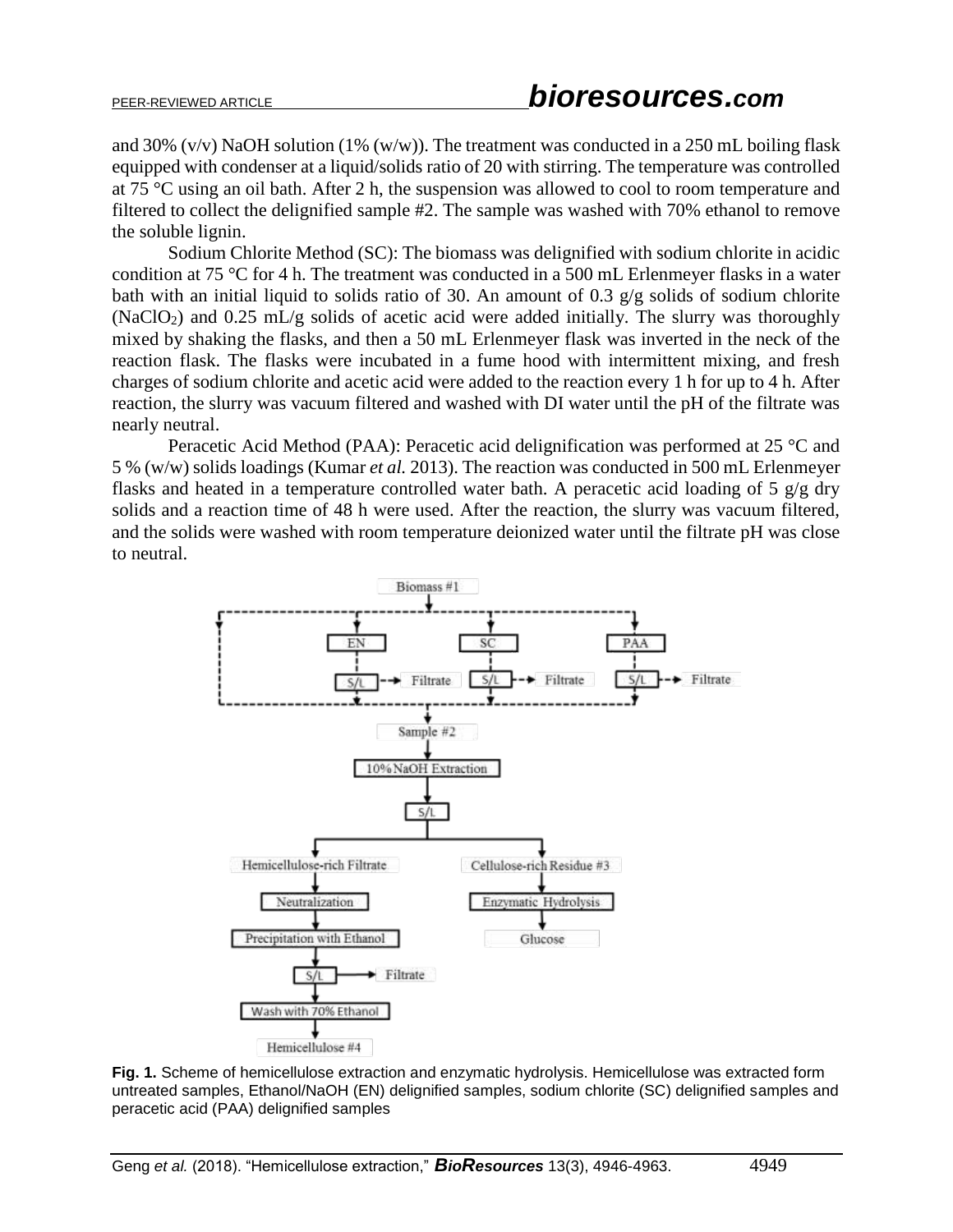#### *Alkaline extraction*

As shown in Fig. 1, hemicellulose was isolated using 10% (w/w) NaOH from untreated samples (#1) and delignified samples (#2). The alkaline extraction was conducted at 50  $\degree$ C for 3 h with a liquid/solids ratio of 20. At the end of the extraction period, the suspension was filtered with house vacuum on Whatman GF/A glass microfiber filter paper to collect the filtrate containing hemicellulose. The cellulose-rich residues #3 was washed with deionized water and collected for chemical composition analysis and the enzymatic hydrolysis. The pH of hemicellulose enriched filtrate was adjusted to 5.5 with 6 M acetic acid then 2.5 volumes of 95% ethanol ( $v/v$ ) were added to precipitate the hemicellulose. The pellets of hemicellulose were washed with 70% ethanol and then freeze–dried to yield hemicellulose powder #4.

# **Enzymatic Hydrolysis**

The enzymatic convertibility of cellulose-rich residues #3 isolated after the hemicellulose extraction process was evaluated. Cellulase (Cellic® CTec2) and hemicellulase (Cellic® HTec2) provided by Novozymes North America (Franklinton, NC) were used. The enzymatic hydrolysis was conducted following a procedure reported by the team (Geng *et al.* 2015). Enzymatic hydrolysis was carried out at 5 % solids loading with a total mass of 20 gram in a 50 mL conical tube at 50 °C with shaking at 180 rpm for 96 h. A 1 mM sodium acetate buffer solution (pH 4.8) was used for pH adjustment and microbial control. Enzyme dosage was 5 FPU/g-substrate. The residues and hydrolysate after the hydrolysis were separated via micro-centrifugation for 10 min at 13,000 rpm, and the monomeric sugars were analyzed by HPLC. All the determinations were conducted in duplicate.

# **Chemical Composition Analysis**

Lignin and carbohydrate content were evaluated using the NREL protocol for the raw materials #1, delignified samples #2, cellulose-rich residues #3, and hemicellulose #4 (Sluiter *et al.* 2008).

The sugar content was determined on a high-performance liquid chromatography (HPLC) system (Agilent 1200, Agilent, Santa Clara, CA, USA) equipped with an Agilent guard column, degasser, pump, and refractive index detector (RID, following a modified NREL Laboratory Analytical Procedure) (Sluiter *et al.* 2008). Calcium carbonate was used to adjust the pH of the acid hydrolysis hydrolysate. The acid hydrolysis hydrolysate and enzymatic hydrolysis hydrolysate samples were filtered using a 0.22 μm nylon syringe filter before being injected into HPLC. The column temperature of the HPLC was 80 °C. HPLC grade Milli-Q water was used as the mobile phase. The samples of hydrolysate were analyzed with a 20 uL injection volume and 0.5 mL/min flow rate.

# **Viscosity Molecular Weight**

To characterize the extracted hemicelluloses, the average viscosity molecular weight was calculated. For this it was necessary to determine the intrinsic viscosity ([*η*]) obtained by combined application of Huggins and Kramer equations 1 and 2,

$$
\frac{\eta_{sp}}{c} = [\eta] + k_1[\eta]^2 c \tag{1}
$$

$$
\frac{\ln \eta_r}{c} = [\eta] + k_2 [\eta]^2 c \tag{2}
$$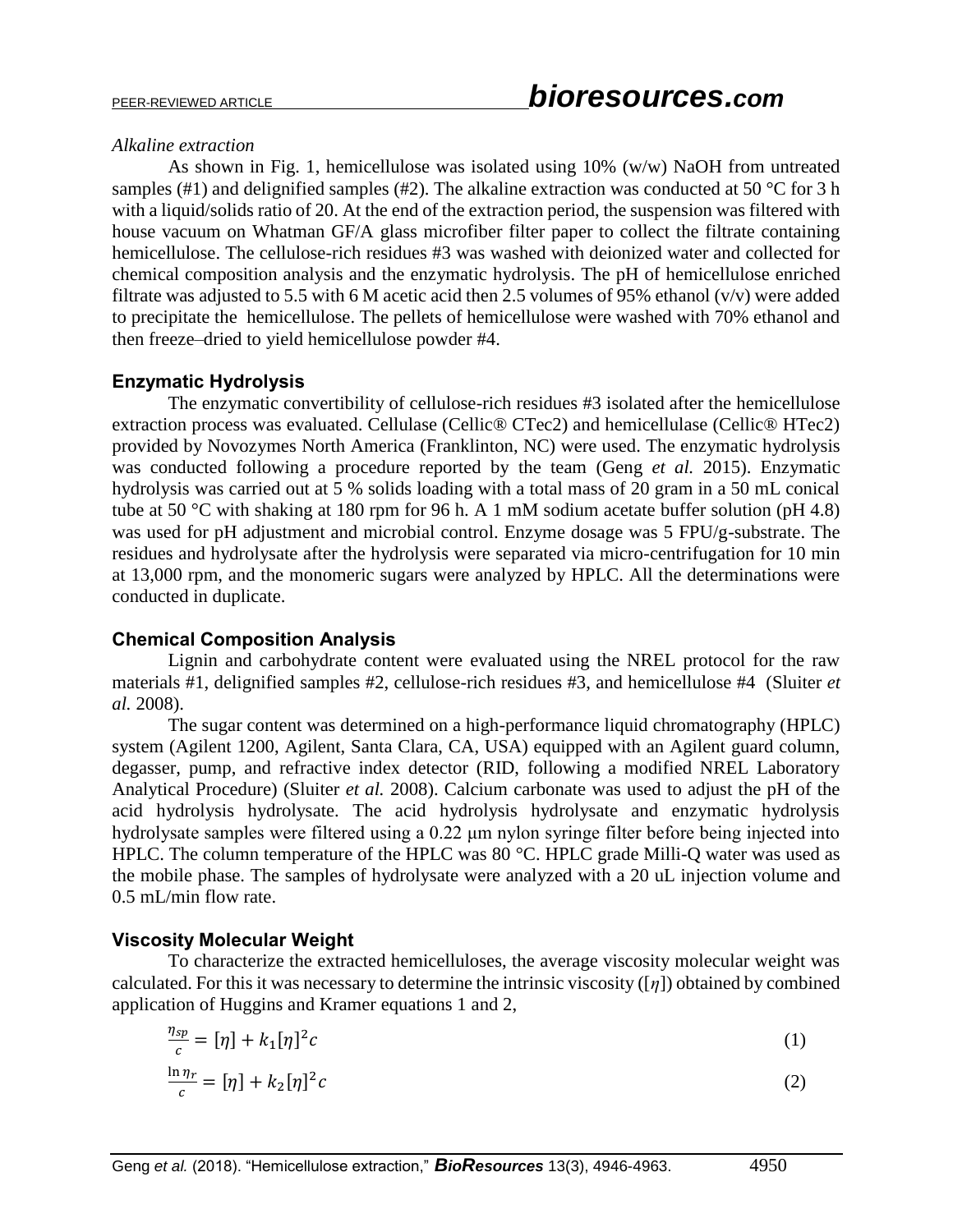where the specific viscosity  $\eta_{sp}=(\eta - \eta_s)/\eta_s$ , relative viscosity  $\eta_r = \eta/\eta_s$ , and  $\eta$  and  $\eta_s$  are the viscosities of the solution and the solvent respectively. A concentration of 0.4 M cupriethylenediamine (CED) solution was used. The specific viscosity  $(\eta_{\rm SD})$  of hemicelluloses within a concentration range from 0.1 g/L to 0.5 g/L were measured using a capillary viscosimeter at 25 °C. Then the intrinsic viscosity was calculated based on Eqs. 1 and 2. The number average degree of polymerization  $(P_n)$  of hemicellulose was calculated from the intrinsic viscosity (Table 2) based on Staudinger-Mark-Houwink equation 3,

$$
[\eta] = K \bar{P}_n^a \tag{3}
$$

where  $K=2.2 \times 10^{-2}$  and  $a = 0.72$  are empirical constants for xylan in 0.4 M CED solution (Koshijima *et al.* 1965). As reported by the cited authors, hemicellulose had a number-average molecular weight of 31,500 g/mole, corresponding to a degree of polymerization of 200. The viscosity average molecular weight  $\overline{M}_v$  can be calculated by Eq. 4.

 $\bar{M}_v = 31{,}500 \times P_n/200$  (4)

#### **FT-IR Spectroscopy**

FT-IR spectra of hemicelluloses extracted from SC delignified samples were done with a Frontier FT-IR spectrometer (PerkinElmer Inc., USA). An amount of 200 mg of KBr was mixed with about 20 mg of hemicellulose and ground together using a mortar-pestle. The mixture was then pelletized using a PerkinElmer 15 ton manual hydraulic press. The spectra were recorded in the range of 4000 to 600 cm with 32 scans per sample. The KBr background was subtracted from the spectra.

## **TGA**

Thermal stability of hemicelluloses extracted from SC delignified sample was determined using a TGA Q500 (TA Inc., New Castle, DE). About 15 mg of samples were placed in a platinum pan and run from room temperature to 600 °C at a rate of 10 °C /min in a nitrogen atmosphere.

# **RESULTS AND DISCUSSION**

## **Composition of Raw Materials**

The group of materials termed hemicellulose includes polysaccharides of different structures containing glucose, xylose, mannose, galactose, arabinose, and so on, in various amounts or traces dependent on the natural source (Ebringerova and Heinze 2000). As shown in Table 1, among the three types of biomass studied herein, switchgrass had the highest hemicellulose (sum of xylan, galactan, arabinan, and mannan) content (32.8%) and the lowest lignin content (20.1%). Pine had the highest lignin content (29.9%). Lignin present in the biomass is expected to limit both the extractability of hemicellulose and the enzymatic convertibility of the cellulose-rich residues, supposedly because of the physical barrier and chemical linkages between hemicellulose and lignin and cellulose and lignin. A relatively high ratio of xylan (72.5%) in hemicellulose is an important feature of switchgrass. As shown in Fig. 2, 65.4% of the hemicellulose present in poplar was xylan. The 4-O-methyl-D-glucurono-D-xylan represents more than 90% of the hemicellulose component in hardwoods and herbal plants of the temperate zone (Ebringerová 2005). In softwoods, acetylated galactoglucomannan is the main hemicellulose with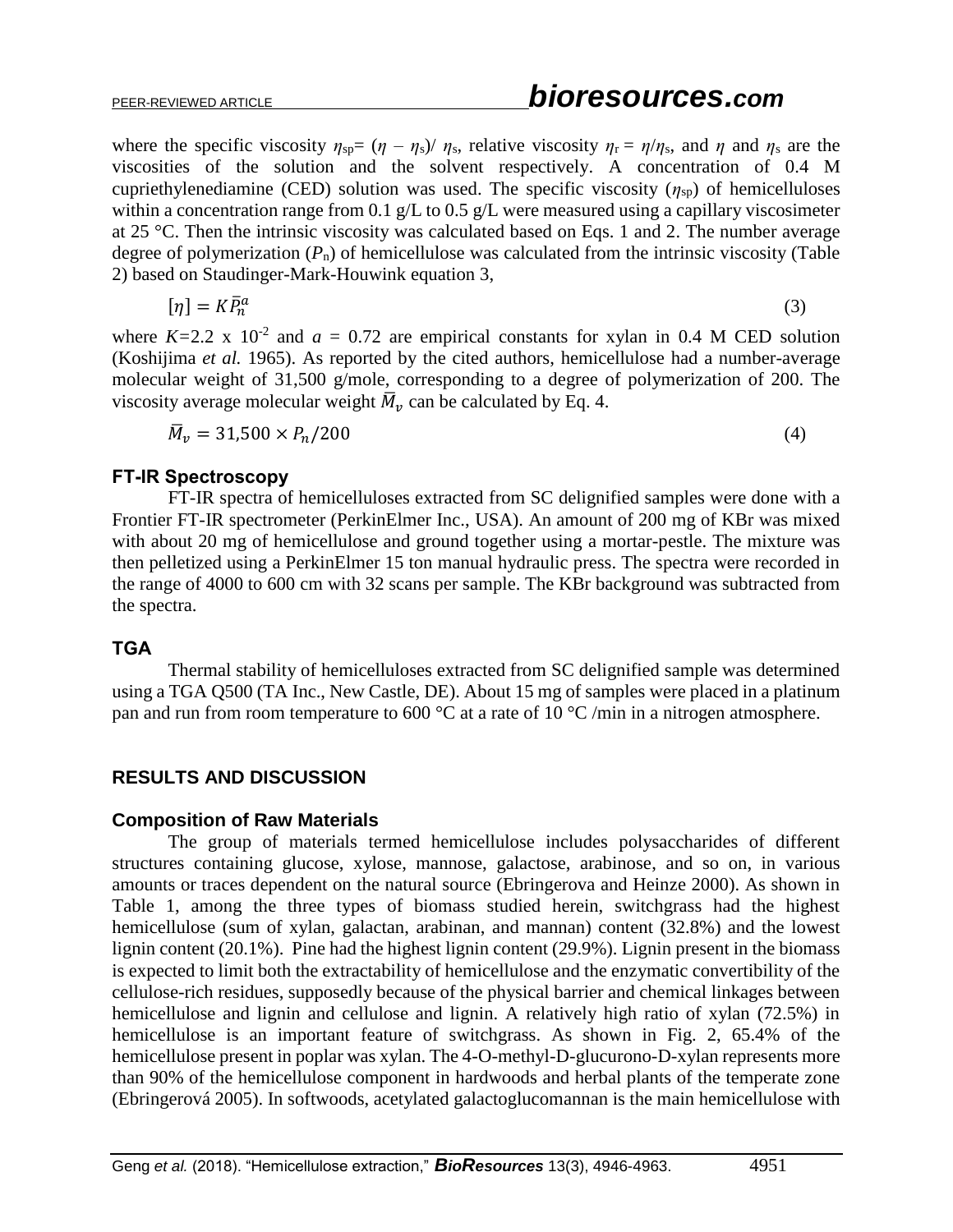mannan being predominant in pine (Peng *et al.* 2012b). Generally, (L-arabino)-D-glucurono-Dxylans is the second most abundant hemicellulose component in softwood (Ebringerová 2005).

**Table 1.** Main Chemical Composition (% of the raw material) of Switchgrass, Poplar, and Pine

| Chemical Composition, % | SG   | Poplar | Pine             |
|-------------------------|------|--------|------------------|
| Lignin                  | 20.1 | 24.9   | 29.9             |
| Glucan                  | 39.1 | 40.7   | 43.1             |
| Xylan                   | 25   | 14.2   | 7.5              |
| Galactan                | 2.1  | 1.6    | 2.5              |
| Arabinan & Mannan       | 5.7  | 5.9    | 13.3             |
| Ash                     | 17   | በ 1    | $\overline{0.3}$ |

# **Efficiency of Delignification**

A robust biorefinery would take biomass and utilize its different components to make multiple coproducts. This might include cellulose, lignin, and hemicellulose products and fractionated components of such materials. In this regard, since lignin can cause physical and chemical barriers to hemicellulose extraction and enzymatic hydrolysis, delignification may be a key step for both hemicellulose extraction and enzymatic hydrolysis of the extraction residues and promote the biorefinery concept. In order to minimize the degradation of carbohydrate, a mild delignification method, aqueous alcohol (Ethanol/1% NaOH, 7:3) delignification at atmospheric pressure was one method evaluated to remove lignin. As shown in Fig. 2 (A-C), most of the carbohydrate remained in the delignified samples EN\_ #2. However, the lignin removal efficiency of such treatment was limited and varied with the type of biomass. An amount of 22.4% of the original lignin could be removed from switchgrass; however, very low amounts of lignin were removed from poplar and pine, 4% and 11%, respectively. Aqueous alcohol delignification requires a very high temperature (100 to 250 °C) to result in an effective delignification (Muurinen 2000). Increasing temperature can increase the degree of delignification; however, this will also degrade the hemicellulose (Demirba 1998).

SC is very effective in removing lignin from all types of biomass. As shown for SC\_#2 in Fig. 2 (A-C), 89.1%, 92.0%, and 87.0% of the lignin was removed with sodium chlorite delignification from switchgrass, poplar, and pine, respectively. However, a significant amount of degradation of carbohydrate, especially hemicellulose, occurred during such treatment. There were 5.9%, 1.7%, and 11.1% of the original glucan degraded from switchgrass, poplar, and pine, respectively, Fig. 2. A high percentage of hemicellulose was removed during  $NaClO<sub>2</sub>$ delignification, 24.7%, 18.4%, and 33.5% switchgrass, poplar, and pine, respectively. As reported by Kumar *et al.* (2013), NaClO<sub>2</sub> delignification was less selective on untreated lignocellulosic biomass and resulted in about 18% loss of the glucan, 38% loss of the xylan, and 30% loss of the arabinan for switchgrass. The non-negligible degradation of hemicellulose results in a lower molecular weight (see later). The chlorite procedure is selective in removing lignin only during the first 60% of delignification; a certain amount of hemicellulose is expected to degrade in the later stage (Ahlgren and Goring 1971).

It has been reported that PAA delignification was more selective than SC delignification (Kumar *et al.* 2013). PAA is recognized as a powerful oxidizing agent that can oxidize the aromatic ring in lignin, generating dicarboxylic acid and their lactones (Zhao *et al.* 2008a). This delignification method removed 90%, 98.4%, and 81.6% of lignin from switchgrass, poplar, and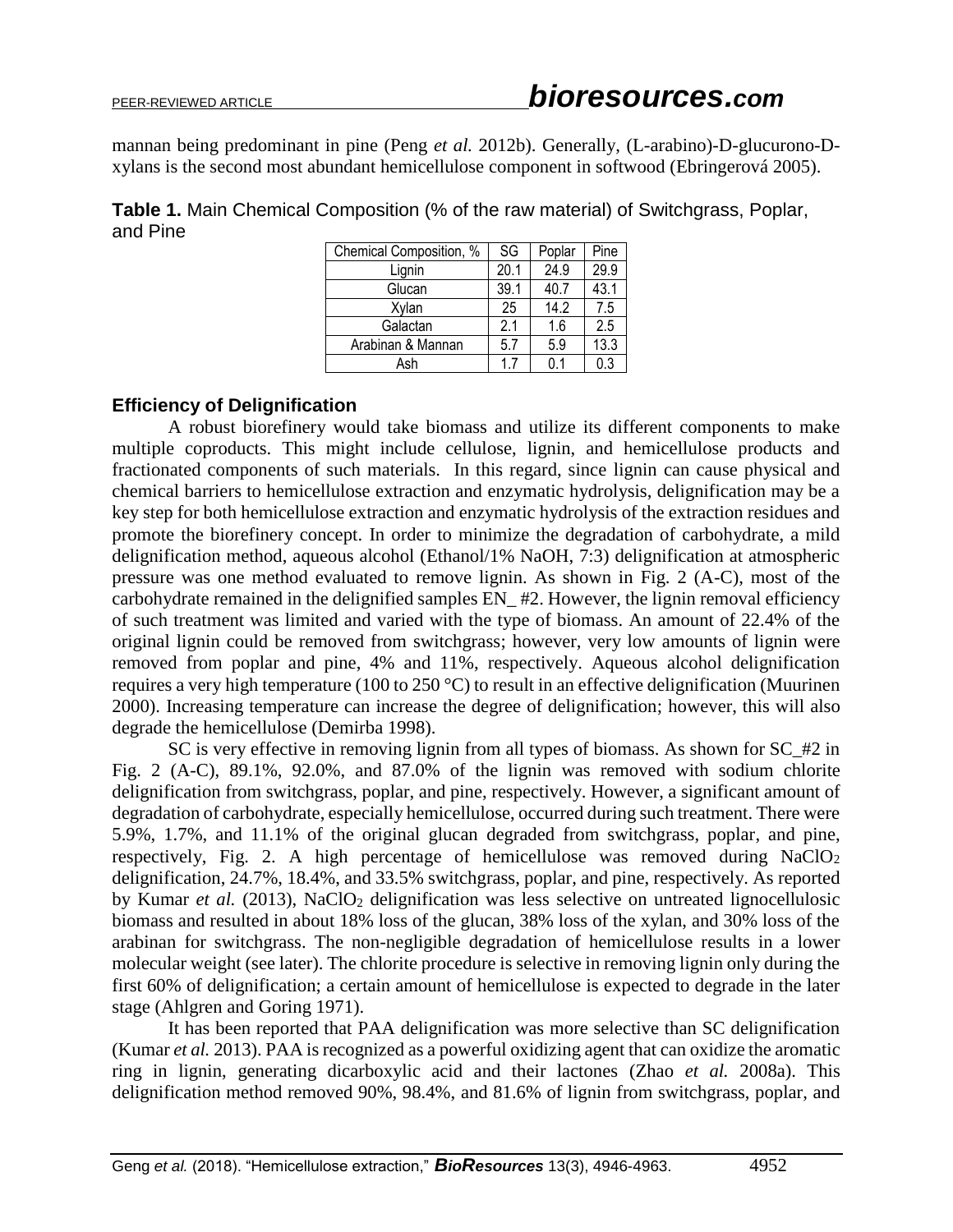pine, respectively (Fig. 2). During PAA treatment, 9.2%, 7.6%, and 12.8% of glucan and 24.1%, 24.9%, and 30.0% of hemicellulose were solubilized from switchgrass, poplar, and pine, respectively.





**Fig. 2.** Main components of raw materials (#1) and delignified samples (#2) resulting from switchgrass (A), poplar (B) and pine (C). All data based on 100 g of raw material. EN\_#2 indicates delignified samples resulting from ethanol/NaOH delignification, SC\_#2 indicates delignified samples resulting from NaClO<sub>2</sub> delignification, and PAA #2 indicates delignified samples resulting from peracetic acid delignification.

There was slightly more glucan removed for all three types of biomass during PAA delignification relative to SC delignification (Fig. 2). The degradation of hemicellulose during PAA delignification was similar to SC. Overall, PAA delignification showed a similar or very slightly lower selectivity to SC in this study. PAA had the best effectiveness on the poplar biomass, in which 98.4% of lignin, 7.6% of glucan and 30.0% of hemicellulose were removed. The carbohydrate degradation with PAA here is reasonable when compared to that reported by Yin *et al.* (2011), in which 10% of glucan and 13% of xylan were degraded along with a 57% of lignin removal from aspen.

## **Effect of Delignification on Hemicellulose Extraction Efficiency**

Hemicellulose was extracted from the no-delignification samples, ethanol/sodium hydroxide (EN) delignified samples, NaClO<sub>2</sub> delignified samples (SC), and PAA delignified samples. As shown in Table 2, even without delignification, a reasonable extraction yield of hemicellulose on the starting raw biomass material of 24.8% could be achieved from switchgrass. An amount of 55.5% of the hemicellulose was extracted from the original hemicellulose present in the raw material. This result is in reasonable agreement with a report that a yield of 18% of hemicellulose was extracted from untreated switchgrass with a lower NaOH concentration (7%) (w/w)) at a higher temperature (85 °C) (Stoklosa and Hodge 2012).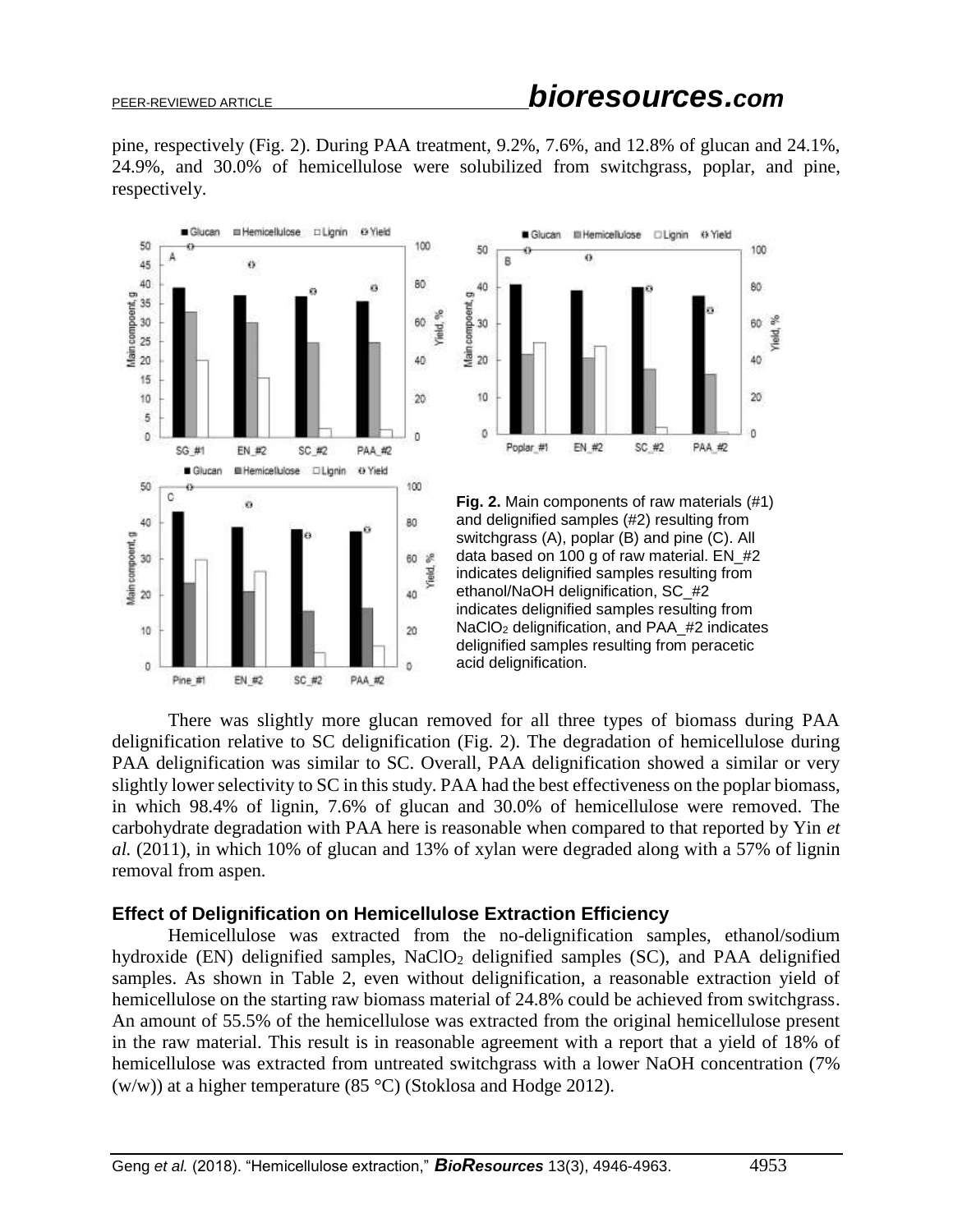| Table 2. Hemicellulose Extraction Efficiency for Individual Sugars and the Overall |  |  |  |  |
|------------------------------------------------------------------------------------|--|--|--|--|
| Extraction                                                                         |  |  |  |  |

|        | Delignification | Yield* <sup>1</sup> , % | Extraction Efficiency <sup>*2</sup> , % |          |                      |                       |  |
|--------|-----------------|-------------------------|-----------------------------------------|----------|----------------------|-----------------------|--|
|        |                 |                         | Xylan                                   | Galactan | Arabinan &<br>Mannan | Overall<br>Efficiency |  |
| SG     | <b>NO</b>       | 24.8                    | 60.8                                    | 19.0     | 45.6                 | 55.5                  |  |
|        | EN              | 24.5                    | 60.4                                    | 19.0     | 40.4                 | 54.3                  |  |
|        | <b>SC</b>       | 28.8                    | 72.8                                    | 19.0     | 49.1                 | 65.2                  |  |
|        | <b>PAA</b>      | 31.1                    | 74.8                                    | 19.0     | 45.6                 | 66.2                  |  |
| Poplar | NO.             | 15.8                    | 71.8                                    | 6.3      | 11.9                 | 50.7                  |  |
|        | EN              | 14.7                    | 64.1                                    | 6.3      | 15.3                 | 46.5                  |  |
|        | <b>SC</b>       | 23.7                    | 90.1                                    | 18.8     | 25.4                 | 67.3                  |  |
|        | <b>PAA</b>      | 22.1                    | 90.1                                    | 18.8     | 23.7                 | 66.8                  |  |
| Pine   | NO.             | 1.5                     | 5.3                                     | 4.0      | 2.3                  | 3.4                   |  |
|        | EN              | 1.7                     | 5.3                                     | 4.0      | 3.8                  | 4.3                   |  |
|        | <b>SC</b>       | 21.7                    | 62.7                                    | 40.0     | 45.1                 | 50.2                  |  |
|        | <b>PAA</b>      | 22.2                    | 66.7                                    | 32.0     | 41.4                 | 48.5                  |  |

\*1: Yield of precipitated hemicellulose stream is based on the raw biomass before delignification total weight. Note that there were mass losses during precipitation due to some lignin, low molecular weight sugars and extractives not precipitating in ethanol.

\*2: Extraction efficiency for individual sugars equals the amount of the individual sugar in extracted hemicellulose sample #4 relative to the amount of this sugar in the original material #1; Extraction efficiency for overall efficiency equals the total amount of Xylan+Galactan+Arabinan and Mannan in extracted hemicellulose sample #4 relative to the total amount of Xylan+Galactan+Arabinan in the original material #1.

Compared with no delignification, EN delignification did not result in higher hemicellulose yields (24.5%) from switchgrass, even though 22.4% of the original lignin was removed during a prior delignification treatment. A high hemicellulose extraction yield of 28.8% of switchgrass was achieved from the NaClO<sup>2</sup> delignified sample, in which 89.1% of lignin was removed from the raw material in a previous step. The highest hemicellulose extraction yield achieved from switchgrass was 31.1%, resulting from the PAA delignified sample.

There are two ways to explain the slightly higher yield of hemicellulose resulting from a PAA-delignified sample. One explanation is that the degradation of hemicellulose during PAA delignification treatment was slightly lower than that of SC delignification, which resulted in a higher hemicellulose extraction efficiency. Another explanation is that some lignin was present in the extracted hemicellulose sample and that this contributed to the total hemicellulose enriched sample yield. As shown in Fig. 3, the hemicellulose product extracted from PAA delignified sample had a slightly higher lignin content (0.5%) than that extracted from SC delignified sample (0%). The removal of lignin with SC delignification and PAA delignification increased the extraction efficiency significantly with switchgrass (Table 2), which indicated that the linkages between xylan and lignin were a main barrier that limited the hemicellulose extractability of switchgrass. This suggests that breaking the lignin-xylan complex linkages in switchgrass may increase the hemicellulose extractability.

A considerable amount of hemicellulose (15.8% yield on starting biomass and 50.7% overall hemicellulose extraction) was extracted from poplar without delignification (Table 2). Only 4% of lignin was removed with EN delignification, which resulted in a slightly lower hemicellulose extraction efficiency (46.5%), probably because of a slight degradation of hemicellulose during such treatment. The highest hemicellulose extraction efficiency of 67.3%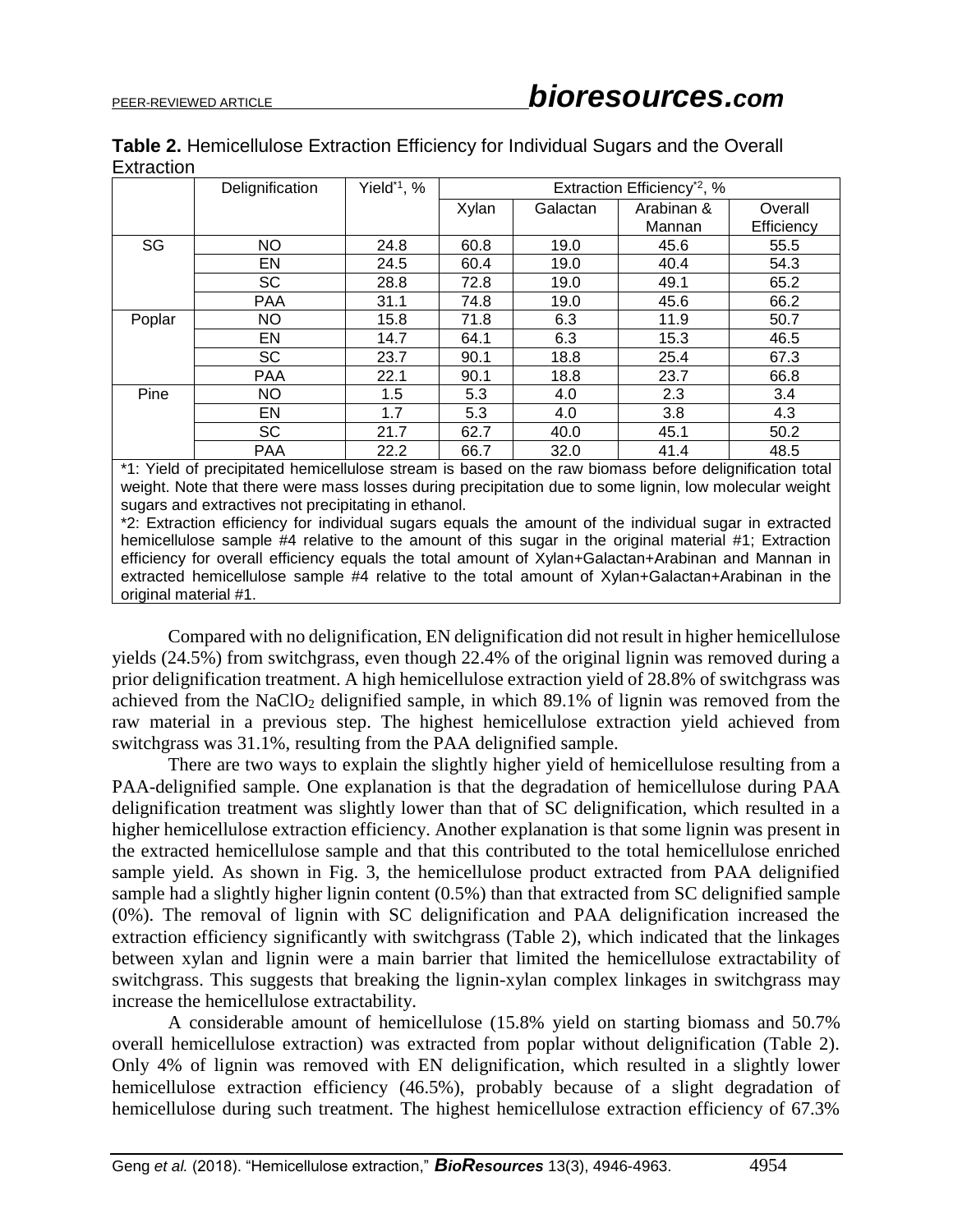was achieved with NaClO<sub>2</sub> delignification, which resulted in a whiter color of the extracted hemicellulose. The hemicellulose extraction yield on original biomass (22.1%) resulting from PAA delignification was slightly lower than that of SC delignification (23.7%) because more hemicellulose was degraded during PAA treatment. The increasing percentage of hemicellulose extraction yield resulting from SC and PAA delignification of poplar was more significant than switchgrass, which indicates the barrier of lignin present in hardwood was more important than that for the perennial plant switchgrass.

In the case of pine, without delignification or with EN delignification, less than 5% of hemicellulose could be extracted, Table 2. However, 50.2% and 47.5% of hemicellulose could be extracted after SC and PAA delignification of the pine, respectively. In contrast to switchgrass and poplar, the hemicellulose present in pine was only appreciably extractable following an efficient delignification step. This may be caused by a higher lignin content in softwoods (Table 1), in which the polysaccharides in the secondary wall are more encrusted and less accessible to the alkali. The lignin-carbohydrate complexes present in lignocellulosic biomass could be another reason that limited the hemicellulose extractability.

With SC delignification, 86.6%, 82.5% and 75.5% of the hemicellulose present in the delignified biomass was extracted from the delignified switchgrass, poplar and pine, respectively. The reason that the extraction efficiency of the  $NaClO<sub>2</sub>$  delignified pine was lower than the others could be related to the different structure of the main type of hemicellulose present in the different species. The main type of hemicellulose presented in softwood is galactoglucomannans, which has a more linear structure than hardwood and grass hemicelluloses, contributing to lower solubility and a lower extraction yield (Ebringerová 2005).



**Fig. 3.** Visual appearance and lignin content of hemicellulose products extracted from switchgrass, poplar, and pine

# **Effect of Delignification on Hemicellulose Purity**

Delignification often increases the hemicellulose extractability of biomass, but it may also impact the purity of hemicellulose products. As shown in Fig. 3, the hemicellulose extracted from untreated biomass had a darker color and higher lignin content than those extracted from delignified samples. EN delignification did not result in higher hemicellulose yields, but it produced a lighter color of extracted hemicellulose relative to the no delignification samples due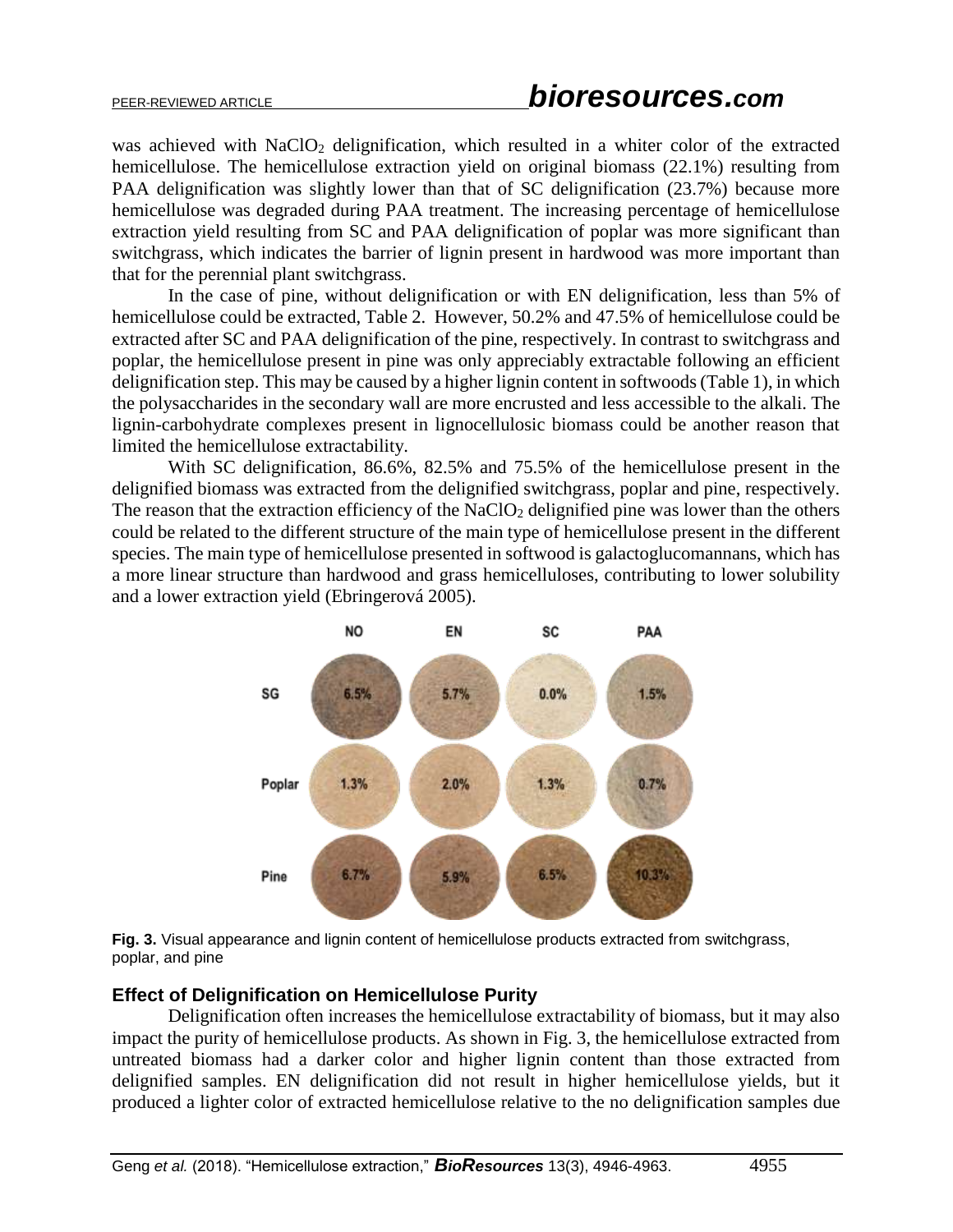to lower lignin content. Hemicellulose extracted from SC delignified switchgrass had the lightest color and an undetectable amount of lignin. In contrast to no delignification and EN delignification samples, SC and PAA achieved a higher hemicellulose yield and purity, and the hemicellulose products had a lighter color.

## **Effect of Delignification on Hemicellulose Molecular Weight**

Both SC and PAA delignification processes can remove lignin efficiently; however, a significant amount of degradation of hemicellulose occurred during the delignification process, resulting in a lower number average molecular weight of extracted hemicelluloses (Table 3). SC and PAA delignification showed a more significant effect on the molecular weight of hemicelluloses extracted from poplar. As shown in Table 3, compared with the molecular weight (26,400) of hemicellulose extracted form untreated poplar, the molecular weight of hemicellulose extracted from SC delignified poplar decreased to 14,100. The degradation of hemicellulose during SC and PAA delignification were similar; however, the viscosity molecular weight of hemicellulose resulted from PAA delignification was slightly higher than that extracted from SC delignified samples. This can be explained by the hemicellulose extracted from PAA delignified having a more linear structure. As shown in Table 2, the PAA delignified hemicellulose had higher xylan (backbone component) yield and lower arabinan and mannan (side chain component) yield, which would indicate more linearity. At the same molecular weight, a linear polymer structure is expected to have a higher viscosity than a branched polymer.

|        | Delignification | [n]  | $P_{\sf n}$ | Mw     |
|--------|-----------------|------|-------------|--------|
| SG     | NO              | 0.81 | 150         | 23,600 |
|        | EN              | 0.78 | 143         | 22,500 |
|        | SC              | 0.72 | 128         | 20,200 |
|        | PAA             | 0.81 | 149         | 23,400 |
| Poplar | ΝO              |      | 167         | 26,400 |
|        | EN              | 0.84 | 158         | 24,900 |
|        | <b>SC</b>       | 0.56 | 89          | 14,100 |
|        | PAA             | 0.60 | 99          | 15,500 |
| Pine   | NO              | 0.62 | 103         | 16,300 |
|        | EN              | 0.60 | 100         | 15,700 |
|        | SC              | 0.59 | 97          | 15,300 |
|        | PAA             | 0.60 | 100         | 15,700 |

**Table 3.** Intrinsic Viscosity ([*η*]), Number Average Degree of Polymerization (*P*n), and Number Average Molecular Weight (*M*w) of the Extracted Hemicelluloses

The molecular weight of extracted pine hemicellulose was much lower than switchgrass and poplar for all samples. Since only a very limited amount of hemicellulose can be extracted from the untreated pine, the true molecular weight of the native, un-degraded softwood hemicellulose is not known.

# **FT-IR Spectra**

The chemical structure of hemicelluloses extracted from SC delignified samples was analyzed using FTIR through pelleting the sample with KBr powder. As shown in Fig. 4, there was a strong absorption band at  $\sim 1038$  cm<sup>-1</sup> for all three hemicelluloses. As reported by Kačuráková *et al.* (2000), each particular polysaccharide has a specific band maximum in the 1200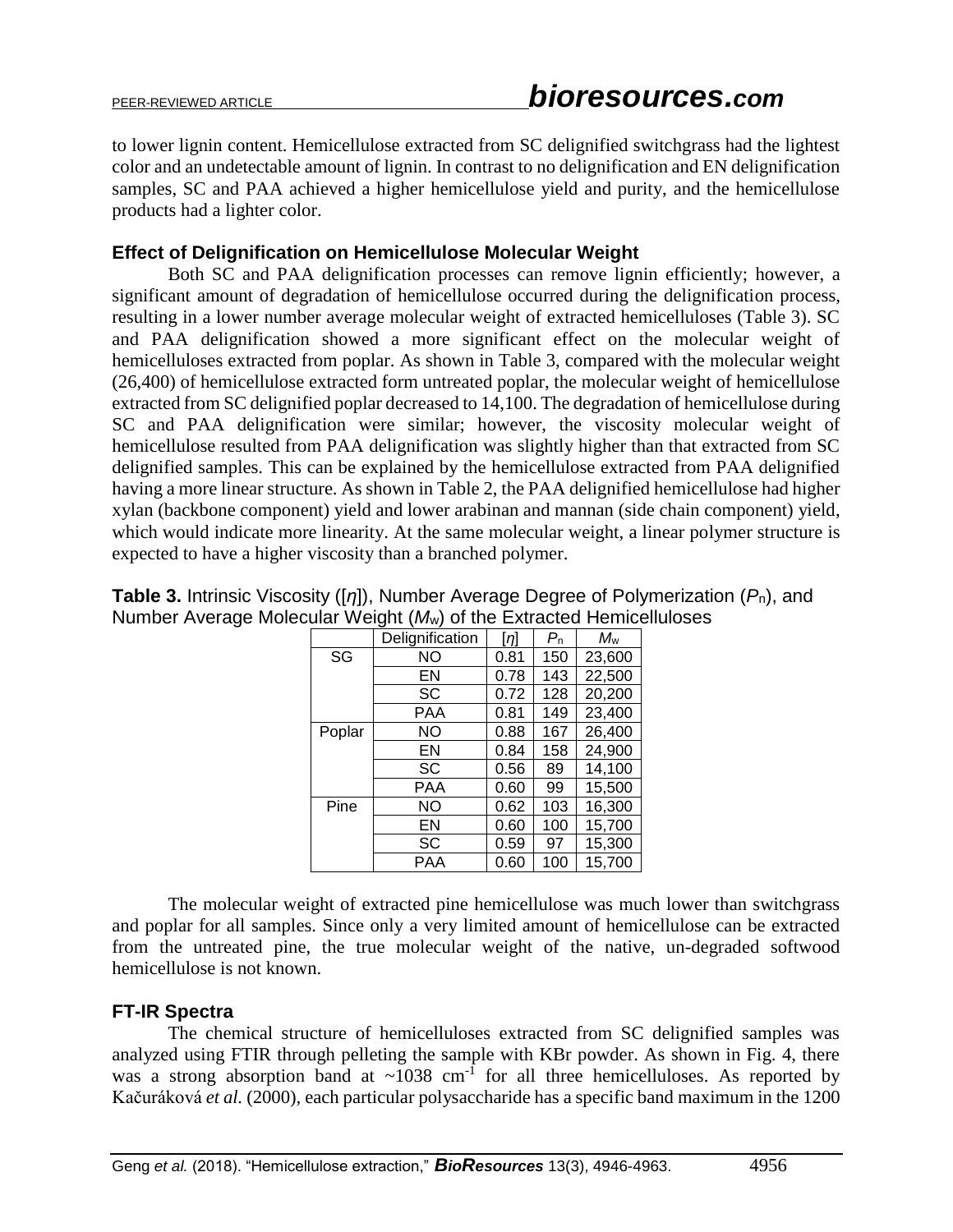to 1000 cm<sup>-1</sup> region, which is dominated by ring vibrations overlapped with stretching vibrations of (C-OH) side groups and the (C-O-C) glycosidic bond vibration. There are slight differences of absorption of the linkages between different backbone units. The linear and branched (1-4)-βxylans such as glucuronoxylan and arabinoxylans showed the main band maximum at about 1047  $cm<sup>-1</sup>$ . The glucomannan showed in addition to the 1034  $cm<sup>-1</sup>$  glucan band a further band at 1064  $cm<sup>-1</sup>$  due to the mannose units. The absorption band of 984  $cm<sup>-1</sup>$  showed in the spectral of swtichgrass and poplar hemicellulose indicates the presence of arabinosyl side chain in these two hemicelluloses (Carvalho 2015). However, there are no arabinosyl units in pine hemicellulose. The dominance of β-glycosidic linkages between the xylose units or glucose and mannose units were evidenced by the presence of a sharp band at 897 cm<sup>-1</sup> (Gupta *et al.* 1987). The absorption band of 3350 cm-1 contributed to the hydroxyl stretching vibration of hemicelluloses (Sun *et al.* 2004). The absorption band of 2881 cm<sup>-1</sup> was related to C-H stretching vibrations caused by the water involved in the hydrogen bonding (Sun *et al.* 2004). The vibration of ionized carboxyl group absorb at 1590 to 1550 cm<sup>-1</sup> ( $v_a$  (COO-)) and 1410 to 1350 cm<sup>-1</sup>  $v_s$  (COO-)), which are overlapped with other absorption bands. Water present in hemicelluloses have absorption at 1600 cm-1 (Kacurakova *et al.* 2000). Since there are low amount of lignin present in extracted hemicelluloses, the aromatic skeletal vibration can have a slight band at  $\sim$ 1510 cm<sup>-1</sup>.



**Fig. 4.** The FT-IR spectra of hemicelluloses extracted from SC delignified switchgrass, poplar, and pine

# **TGA**

Thermogravimetric analysis (TGA) was used to study the thermal behavior of hemicelluloses extracted from SC delignified samples (Fig. 5). The derivative of the weight loss versus temperature (DTG) curves of hemicelluloses show two weight loss regions, a minor weight loss at 200 to 250 °C and a major weight loss at 250 to 300 °C. The minor weight loss at 200 to 250 °C contributed to the loss of bonded water and dehydration. The maximum rate of weight loss of hemicelluloses was also observed between 260 °C and 290 °C, which is caused by the concurrent hemicelluloses degradation processes such as depolymerization and decomposition of glycosyl units, followed by the formation of a charred residue (Peng *et al.* 2012a). The higher molecular weight of hemicellulose extracted from SC delignified switchgrass may have resulted in a higher thermal stability than the other hemicelluloses (Table 3).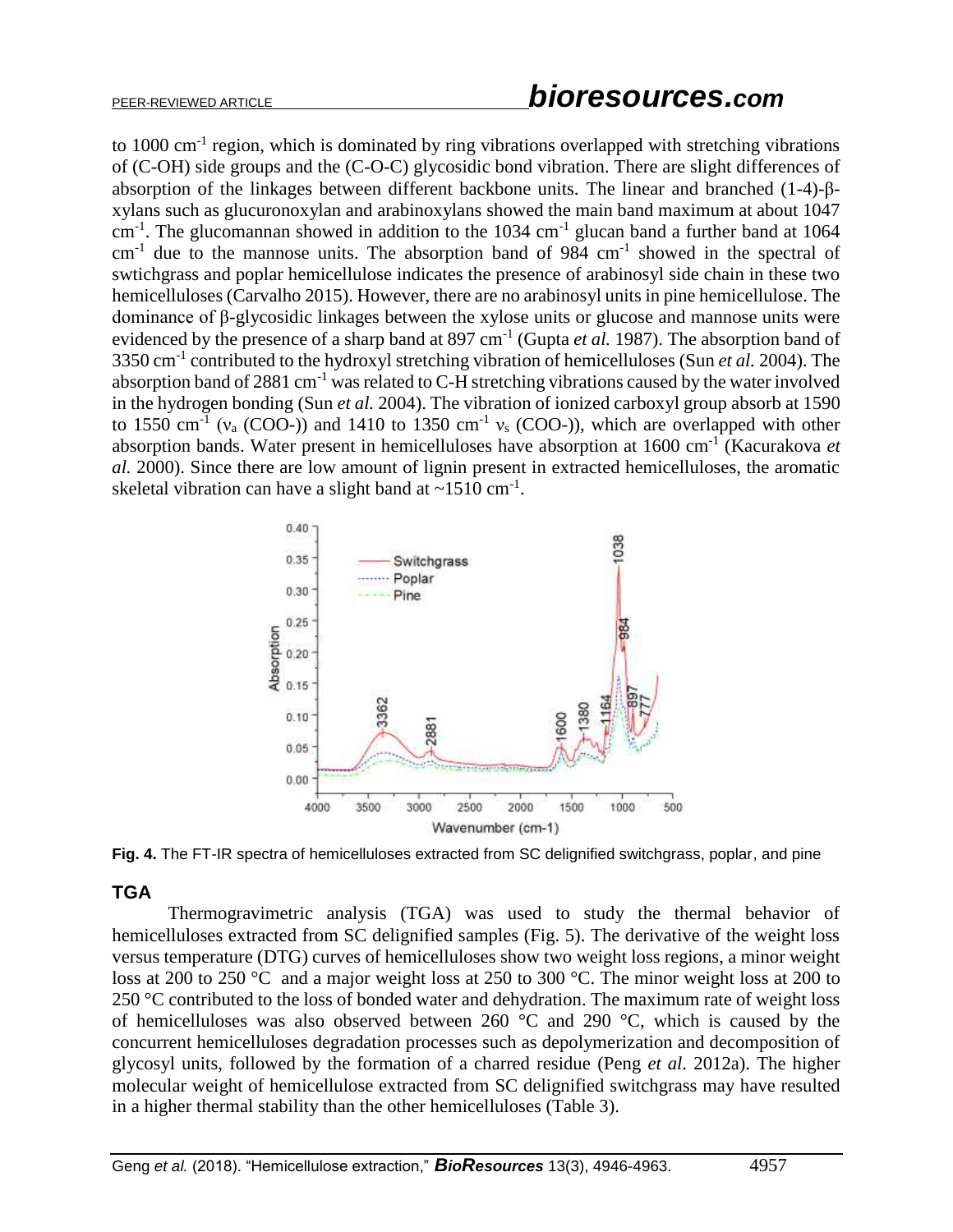

**Fig. 5.** Thermograms of hemicelluloses extracted from SC delignified switchgrass, poplar, and pine

# **Effect of Hemicellulose Extraction Processes on Enzymatic Convertibility of Cellulose-rich Residues**

In order to fully utilize lignocellulosic biomass and improve the economics of a biorefinery that includes a hemicellulose extraction process, the cellulose-rich residues resulting from the delignification and/or hemicellulose extraction process (Fig. 1) might be used to produce lignocellulosic, non-food based sugars. To examine this, the glucose conversion of the celluloserich residues and the overall conversion efficiencies of glucose based on the raw biomass were evaluated to investigate the effect of delignification and hemicellulose extraction process on the enzymatic convertibility of the cellulose-rich residues. As shown in Table 4, an efficient prior delignification and an alkaline extraction could result in a very high glucan content in the residues. Enzyme hydrolysis was performed on the residues for 96 hours at 5% solids with very low enzyme charge, 5 FPU/gram substrate. The results indicate that the steps taken in hemicellulose extraction result in cellulose-rich residues that are readily converted to sugar by enzyme hydrolysis, Table 4. Further, the sugar stream produced was a relatively pure glucose stream with very little xylose and other sugars (Table 4), due to the removal of other sugars during hemicellulose extraction. This relatively pure glucose stream would allow a subsequent fermentation process to be simple and efficient.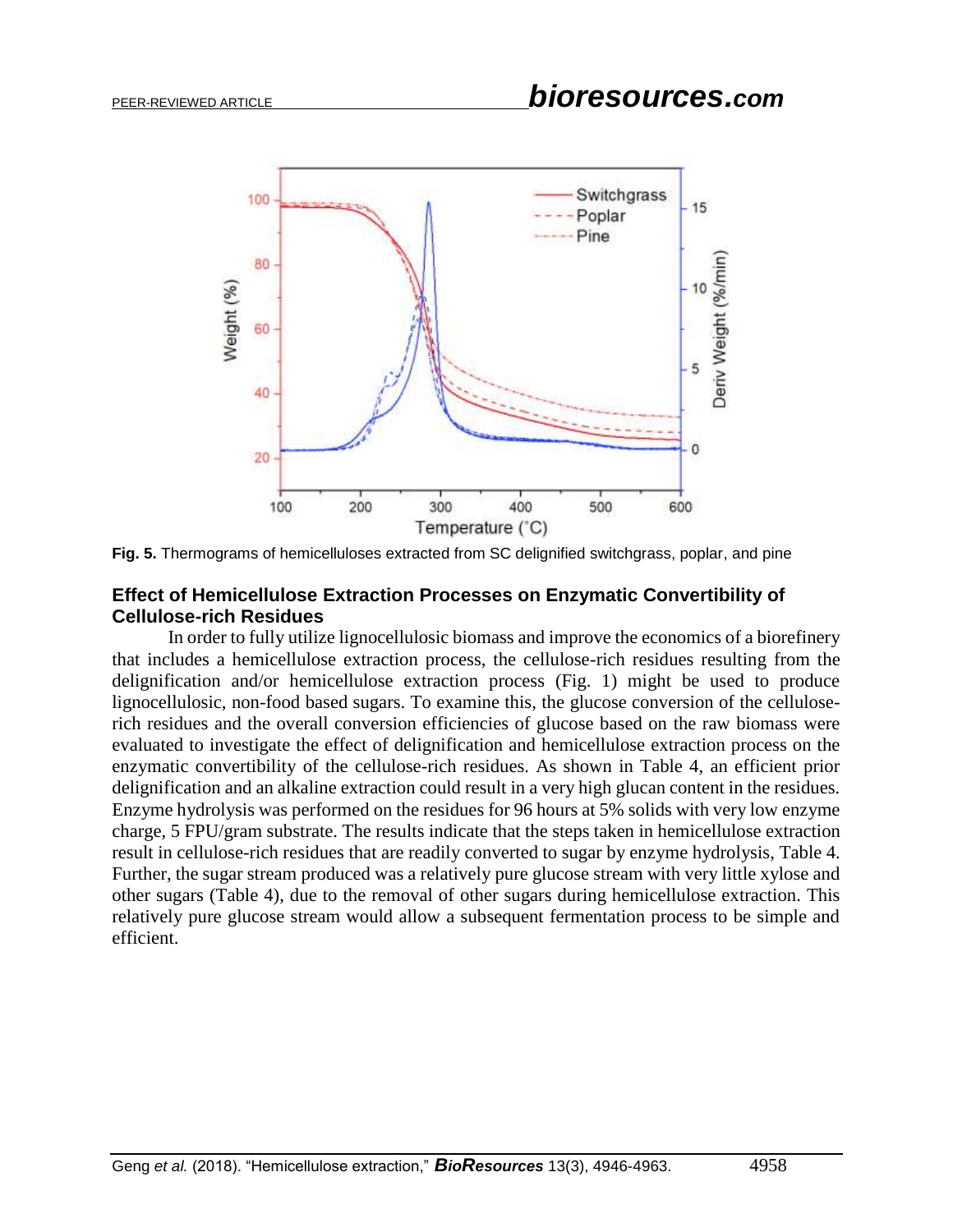**Table 4.** Yield\*<sup>1</sup> and Main Chemical Composition of Cellulose-rich Residues<sup>\*2</sup> Achieved with Different Delignification Methods and Hemicellulose Extraction and the Concentration of Sugars in the Sugar Stream Resulting from Enzymatic Hydrolysis of Cellulose-rich Residues

|                                                               | Pretreatment | Main chemical composition of cellulose-<br>rich residues, % |        |        |               | Sugar<br>concentration in<br>sugar stream,<br>mg/mL |                   | Glucose<br>conversion*4,<br>% |
|---------------------------------------------------------------|--------------|-------------------------------------------------------------|--------|--------|---------------|-----------------------------------------------------|-------------------|-------------------------------|
|                                                               |              | Yield                                                       | Lignin | Glucan | Hemicellulose | Glucose                                             | Other<br>sugars*3 |                               |
|                                                               | $NO$ $E$     | 51.9                                                        | 15.1   | 61.3   | 11.4          | 33.4                                                | 5.5               | 93.3                          |
| SG                                                            | EN E         | 53.9                                                        | 13.5   | 62.4   | 13.5          | 33.2                                                | 6.2               | 91.1                          |
|                                                               | SC E         | 36.0                                                        | 1.4    | 84.5   | 4.9           | 48.7                                                | 2.3               | 98.6                          |
|                                                               | PAA_E        | 33.2                                                        | 0.0    | 92.5   | 3.1           | 48.7                                                | 2.6               | 90.6                          |
|                                                               | NO E         | 71.2                                                        | 31.8   | 48.7   | 7.9           | 16.3                                                | 5.4               | 57.2                          |
|                                                               | EN E         | 72.6                                                        | 31.5   | 49.5   | 8.6           | 17.1                                                | 5.0               | 59.0                          |
| Poplar                                                        | SC E         | 38.6                                                        | 1.0    | 86.3   | 6.0           | 52.4                                                | 2.7               | 99.1                          |
|                                                               | PAA E        | 31.7                                                        | 0.0    | 96.3   | 2.5           | 47.7                                                | 2.6               | 87.4                          |
| Pine                                                          | NO E         | 93.9                                                        | 29.6   | 41.3   | 18.8          | 5.5                                                 | 3.9               | 22.8                          |
|                                                               | EN E         | 83.8                                                        | 29.7   | 41.7   | 19.0          | 7.0                                                 | 4.6               | 28.6                          |
|                                                               | SC E         | 43.5                                                        | 0.3    | 78.0   | 8.6           | 42.4                                                | 5.4               | 92.9                          |
|                                                               | PAA E        | 40.3                                                        | 1.7    | 80.0   | 8.9           | 36.9                                                | 6.2               | 78.8                          |
| *1: Based on raw material before delignification total weight |              |                                                             |        |        |               |                                                     |                   |                               |

\*2: Based on oven dry cellulose-rich residues

\*3: Other sugars included xylose, galactose, arabinose, and mannose

\*4: Glucose conversion is calculated as the amount of glucose released by enzymatic hydrolysis divided by the amount of glucose in the cellulose rich residue

Figure 6 shows the glucose recovery for the cellulose-rich residue, as well as the original biomass (untreated) calculated as the glucose in the enzymatic hydrolysate relative to the glucose in the original biomass raw materials.



**Fig. 6.** Glucose recovery after 96 h of enzymatic hydrolysis of untreated material and cellulose-rich residues resulted alkaline extraction from raw material (NO\_E) and delignified samples (EN\_E, SC\_E and PAA\_E). Glucose recovery equals glucose in enzymatic hydrolysate relative to glucose in raw materials.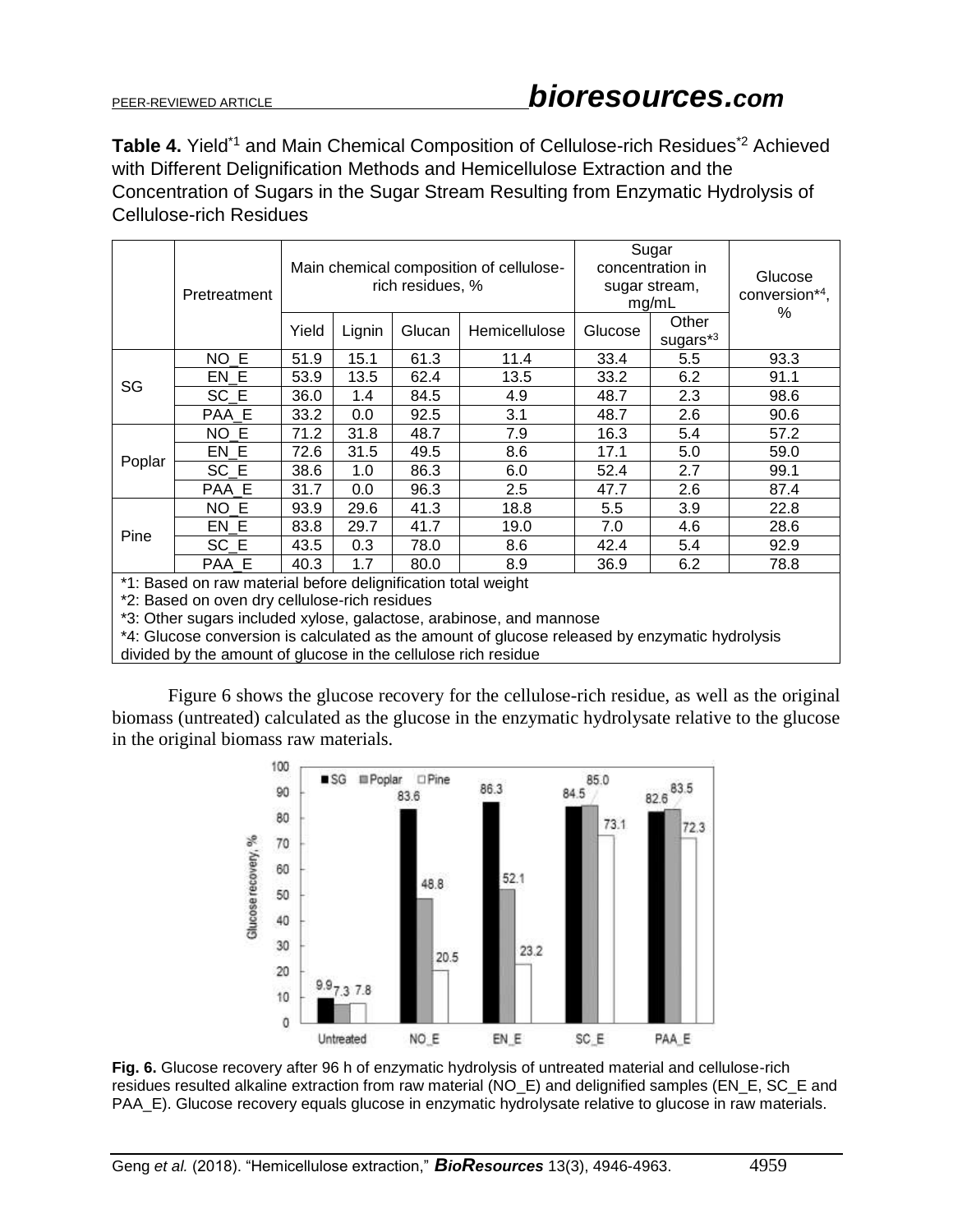The original biomass (untreated) showed an overall glucose recovery of less than 10%. With a hemicellulose alkali extraction step and no delignification (NO\_E), a high glucose recovery of 83.6% was achieved with switchgrass (sugar conversion: 93.3%). However, for the same conditions, only about a 50% overall glucose recovery from the cellulose-rich residue of poplar and 20% of glucan from pine was realized. This is in agreement with other findings that nonwoody plants are less resistant to enzymatic hydrolysis than woody plant materials (Galbe and Zacchi 2007). With the removal of hemicellulose in the extraction stage and the associated swelling/disruption of cellulose, the accessible surface area of cellulose in the substrate increased significantly, which increased the accessibility of cellulose to enzyme and improved the enzymatic conversion and recovery for all biomass types.

Mild delignification with ethanol and sodium hydroxide and alkali extraction (EN\_E) did not provide any benefit in sugar recovery relative to the samples with only alkali extraction (NO\_E). However, delignification with sodium chlorite and alkali extraction (SC\_E) was associated with increased glucose recovery of poplar and pine to 85.0% and 73.1%, respectively, relative to the no delignification samples (NO\_E) (Fig. 6). These samples had lignin concentrations of less than 2% (Table 4).

Generally, it is believed that lignin is one of the major barriers for enzymatic hydrolysis, and the removal of lignin usually effectively improves the enzymatic saccharification (Geng *et al.* 2014). The negative impact of lignin on enzymatic hydrolysis is typically from two aspects: that the lignin blocks the accessibility of enzymes and that the lignin adsorbs the enzymes nonproductively (Kumar and Wyman 2009). Delignification is expected to increase the accessible surface area and decrease irreversible adsorption of enzyme to lignin (Yu *et al.* 2011). This was demonstrated with the poplar and pine samples in this study, but not as much with the switchgrass (compare switchgrass samples untreated versus NO\_E which had similar lignin contents but drastically different sugar recoveries, Table 4 and Fig. 6). The removal of more hemicellulose in the delignification and extraction steps and the different type of lignin present cause the celluloserich residue of the poplar to have a higher sugar recovery than the pine. In summary, the combined effects of delignification and the subsequent hemicellulose extraction step produces cellulose-rich samples that are readily hydrolysable by enzyme, as is expected.

# **CONCLUSIONS**

- 1. The presence of lignin impacts the hemicellulose extraction differently for different biomasses, with pine being very sensitive to lignin, whereas switchgrass and poplar not being sensitive.
- 2. Both sodium chlorite and peracetic acid effectively removed lignin and improved the hemicellulose extraction significantly.
- 3. The extracted and precipitated hemicellulose stream of biomass that had been treated with sodium chlorite and peracetic acid, providing effective delignification, generally exhibited a higher yield, lower molecular weight, lighter color, and lower lignin content than without the treatment.
- 4. The cellulose-rich residues from switchgrass showed high glucose recovery with enzyme hydrolysis with or without delignification. For pine and poplar, high glucose recovery with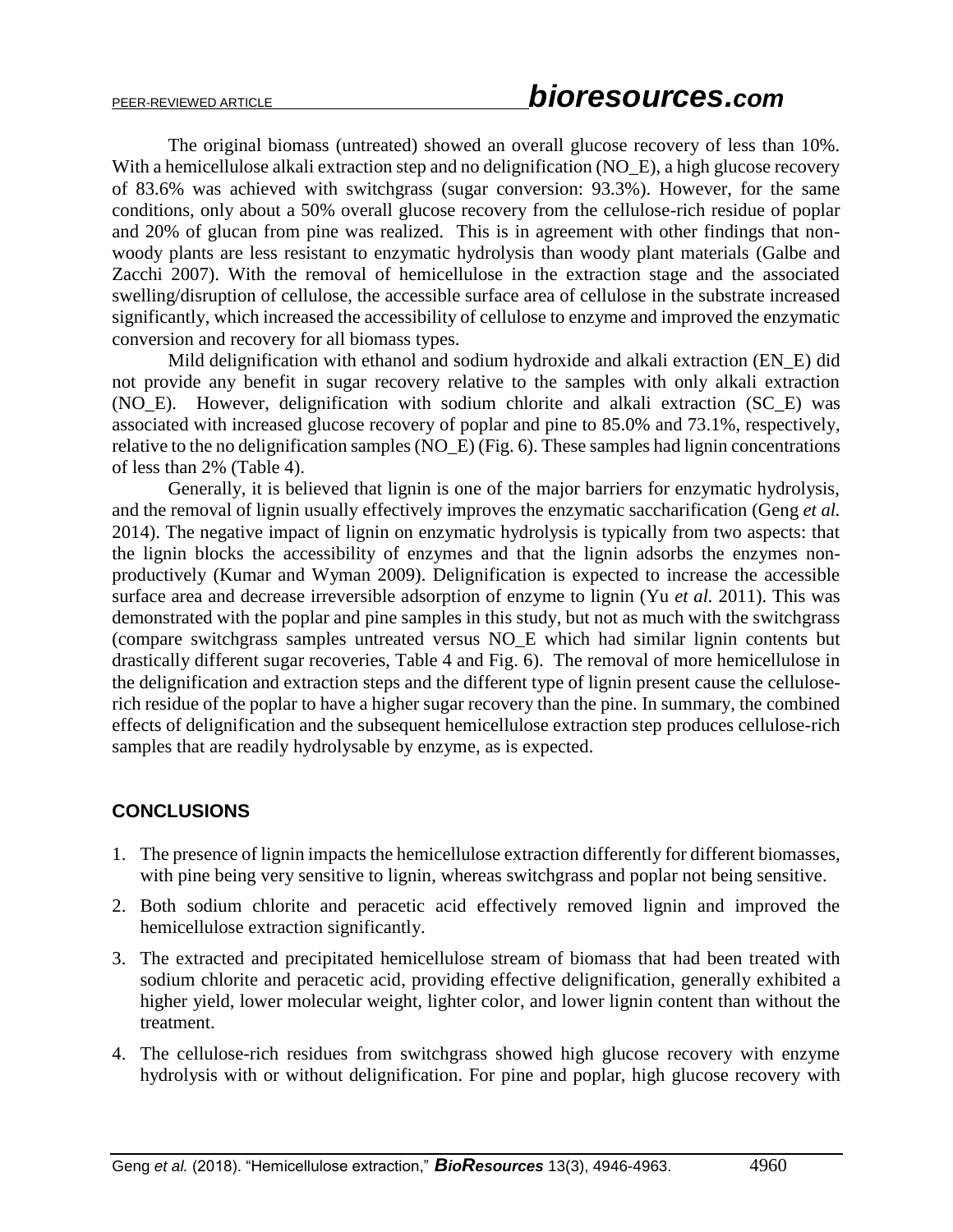enzyme hydrolysis for the cellulose-rich residues only occurred if the sample had an effective delignification step prior to hemicellulose alkali extraction.

## **ACKNOWLEDGEMENTS**

This work was supported by the Southeastern Sun Grant Regional Program of the USDA-NIFA program [grant number 2013-38502-21423].

# **REFERENCE CITED**

- Ahlgren, P., and Goring, D. (1971). "Removal of wood components during chlorite delignification of black spruce," *Can. J. Chem*. 49(8), 1272-1275. DOI: 10.1139/v71-207
- Ayoub, A., Venditti, R. A., Pawlak, J. J., Salam, A., and Hubbe, M. A. (2013). "Novel hemicellulose–chitosan biosorbent for water desalination and heavy metal removal," *ACS Sustain. Chem. Eng*. 1(9), 1102-1109. DOI: 10.1021/sc300166m
- Bian, J., Peng, F., Peng, X.-P., Xu, F., Sun, R.-C., and Kennedy, J. F. (2012). "Isolation of hemicelluloses from sugarcane bagasse at different temperatures: Structure and properties," *Carbohydr. Polym*. 88(2), 638-645. DOI: 10.1016/j.carbpol.2012.01.010
- Carvalho, D. (2015). *Study on the Structure and Properties of Xylan Extracted from Eucalyptus, Sugarcane Bagasse and Sugarcane Straw*, Doctoral dissertation, KTH Royal Institute of Technology, Stockholm, Sweden.
- Demirba, A. (1998). "Aqueous glycerol delignification of wood chips and ground wood," *Bioresour. Technol*. 63(2), 179-185. DOI: 10.1016/S0960-8524(97)00063-1
- Ebringerová, A. (2005). "Structural diversity and application potential of hemicelluloses," *Macromol. Symp*. 232, 1-12. DOI: 10.1002/masy.200551401
- Ebringerova, A., and Heinze, T. (2000). "Xylan and xylan derivatives–biopolymers with valuable properties, 1. Naturally occurring xylans structures, isolation procedures and properties," *Macromol. Rapid Commun*. 21(9), 542-556.
- Fuhrmann, A., and Krogerus, B. (2009). "Xylan from bleached hardwood pulp–New opportunities," in: TAPPI Engineering, Pulping and Environmental Conf., TAPPI Press, Atlanta.
- Galbe, M., and Zacchi, G. (2007). "Pretreatment of lignocellulosic materials for efficient bioethanol production," in: *Biofuels*, Springer Berlin Heidelberg, pp. 41-65.
- Geng, W., Huang, T., Jin, Y., Song, J., Chang, H.-m., and Jameel H. (2014). "Comparison of sodium carbonate–oxygen and sodium hydroxide–oxygen pretreatments on the chemical composition and enzymatic saccharification of wheat straw," *Bioresour. Technol.* 161, 63-68. DOI: 10.1016/j.biortech.2014.03.024
- Geng, W., Jin, Y., Jameel, H., and Park, S. (2015). "Strategies to achieve high-solids enzymatic hydrolysis of dilute-acid pretreated corn stover," *Bioresour. Technol*. 187, 43-48. DOI: 10.1016/j.biortech.2015.03.067
- Gírio, F. M., Fonseca, C., Carvalheiro, F., Duarte, L. C., Marques, S., and Bogel-Łukasik, R. (2010). "Hemicelluloses for fuel ethanol: A review," *Bioresour. Technol*. 101(13), 4775- 4800. DOI: 10.1016/j.biortech.2010.01.088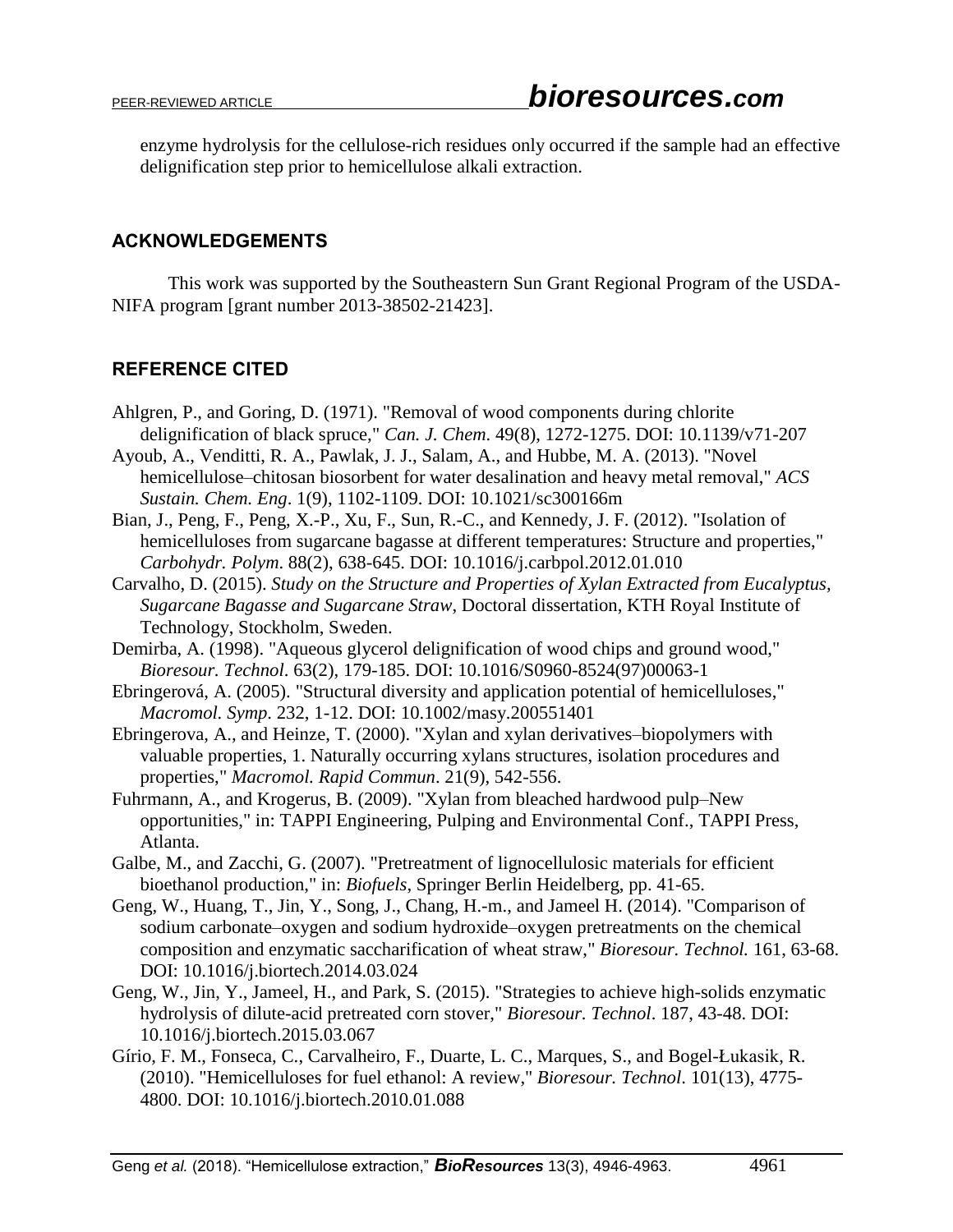- Gupta, S., Madan, R., and Bansal, M. (1987). "Chemical composition of *Pinus caribaea* hemicellulose," *Tappi J*. 70(8), 113-114
- Hendriks, A., and Zeeman G. (2009). "Pretreatments to enhance the digestibility of lignocellulosic biomass," *Bioresour. Technol*. 100(1), 10-18. DOI: 10.1016/j.biortech.2008.05.027
- Huang, C., He, J., Chang, H.-m., Jameel, H., and Yong, Q. (2017). "Coproduction of ethanol and lignosulfonate from Moso bamboo residues by fermentation and sulfomethylation," *Waste Biomass Valorization* 8(3), 965-974. DOI: 10.1007/s12649-016-9629-7
- Hubbell, C. A., and Ragauskas, A. J. (2010). "Effect of acid-chlorite delignification on cellulose degree of polymerization," *Bioresour. Technol*. 101(19), 7410-7415. DOI: 10.1016/j.biortech.2010.04.029
- Jackson, M. (1977). "The alkali treatment of straws," *Anim. Feed Sci. Technol*. 2(2), 105-130.
- Jiang, H., Chen, Q., Ge, J., and Zhang, Y. (2014). "Efficient extraction and characterization of polymeric hemicelluloses from hybrid poplar," *Carbohydr. Polym*. 101(1005-1012. DOI: 10.1016/j.carbpol.2013.10.030
- Kacurakova, M., Capek, P., Sasinkova, V., Wellner, N., and Ebringerova A. (2000). "FT-IR study of plant cell wall model compounds: Pectic polysaccharides and hemicelluloses," *Carbohydr. Polym*. 43(2), 195-203. DOI: 10.1016/S0144-8617(00)00151-X
- Koshijima, T., Timell, T., and Zinbo, M. (1965). "The number-average molecular weight of native hardwood xylans," *J. Polym. Sci*. 11(1), 265-270.
- Kumar, R., Hu, F., Hubbell, C. A., Ragauskas, A. J., and Wyman, C. E. (2013). "Comparison of laboratory delignification methods, their selectivity, and impacts on physiochemical characteristics of cellulosic biomass," *Bioresour. Technol*. 130, 372-381. DOI: 10.1016/j.biortech.2012.12.028
- Kumar, R., and Wyman, C. E. (2009). "Access of cellulase to cellulose and lignin for poplar solids produced by leading pretreatment technologies," *Biotechnol. Prog*. 25(3), 807-819. DOI: 10.1002/btpr.153
- Lawther, J. M., Sun, R., and Banks, W. (1996). "Effects of extraction conditions and alkali type on yield and composition of wheat straw hemicellulose," *J. Appl. Polym. Sci*. 60(11), 1827- 1837. DOI: 10.1002/(SICI)1097-4628(19960613)60:11<1827::AID-APP6>3.0.CO;2-N
- López, F., Eugenio, M., Díaz, M., Pérez, I., and Jiménez L. (2002). "Bleaching of olive tree residues pulp with peracetic acid and comparative study with hydrogen peroxide," *Ind. Eng. Chem. Res*. 41(15), 3518-3525. DOI: 10.1021/ie011032d
- Meng, X., Geng, W., Ren, H., Jin, Y., Chang, H. M., and Jameel, H. (2014). "Enhancement of enzymatic saccharification of poplar by green liquor pretreatment," *BioResources* 9(2), 3236- 3247. DOI: 10.15376/biores.9.2.3236-3247
- Muurinen, E. (2000). *Organosolv Pulping: A Review and Distillation Study Related to Peroxyacid Pulping*," Ph.D. Dissertation, Oulu University, Oulu, Finland.
- Paszner, L. (1988). "Salt catalyzed wood bonding with hemicellulose," *Holzforschung* 42(1), 11- 20.
- Peng, F., Bian, J., Peng, P., Guan, Y., Xu, F., and Sun, R.-C. (2012a). "Fractional separation and structural features of hemicelluloses from sweet sorghum leaves," *BioResources* 7(4), 4744- 4759. DOI: 10.15376/biores.7.4.4744-4759
- Peng, F., Peng, P., Xu, F., and Sun, R.-C. (2012b). "Fractional purification and bioconversion of hemicelluloses," *Biotechnol. Adv*. 30(4), 879-903. DOI: 10.1016/j.biotechadv.2012.01.018